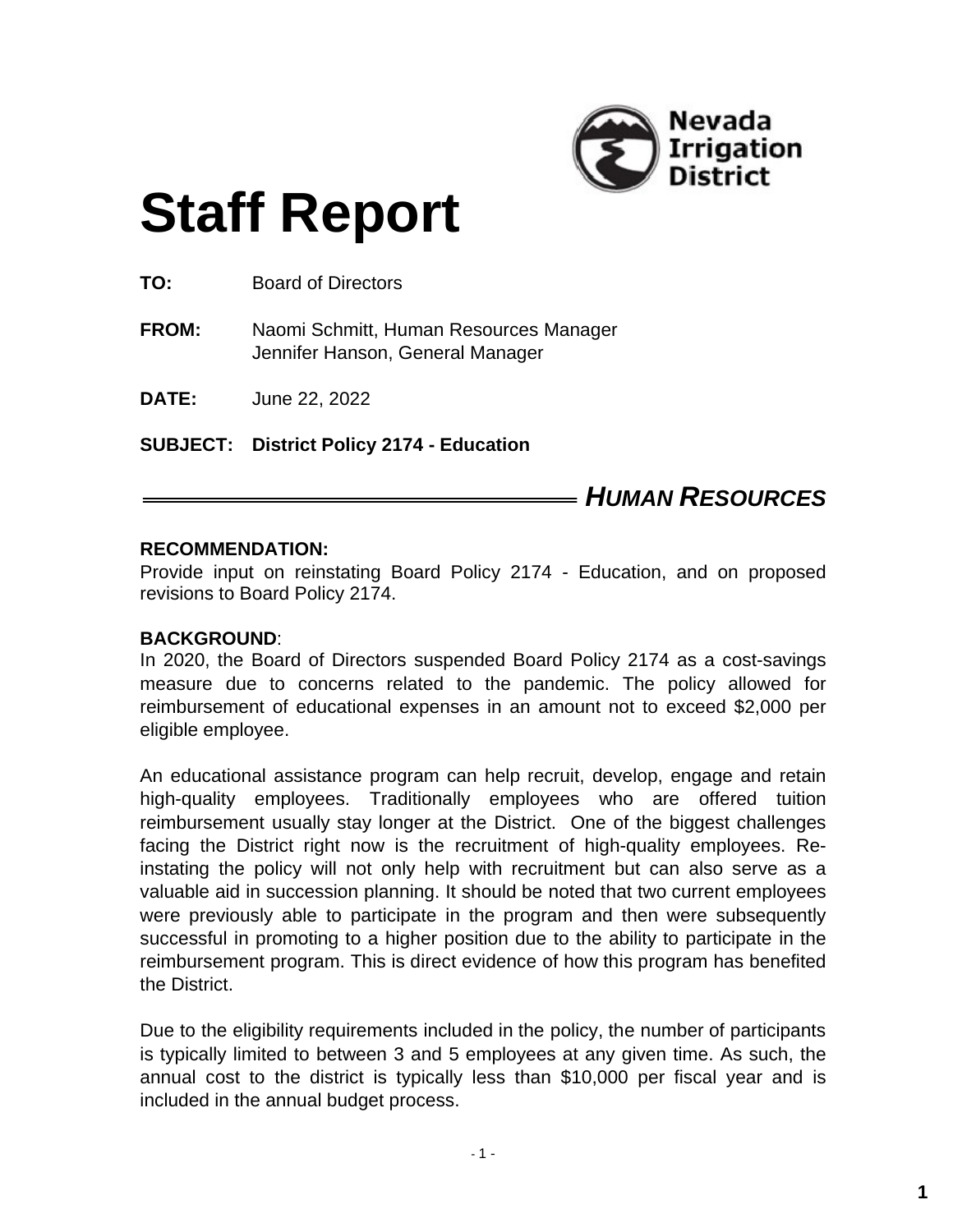Staff recommends that this policy be reinstated. Additionally, staff requests feedback on the proposed policy revisions.

#### **BUDGETARY IMPACT:**

No budget impact until time of adoption.

Attachments: (1)

• Redline Policy Revisions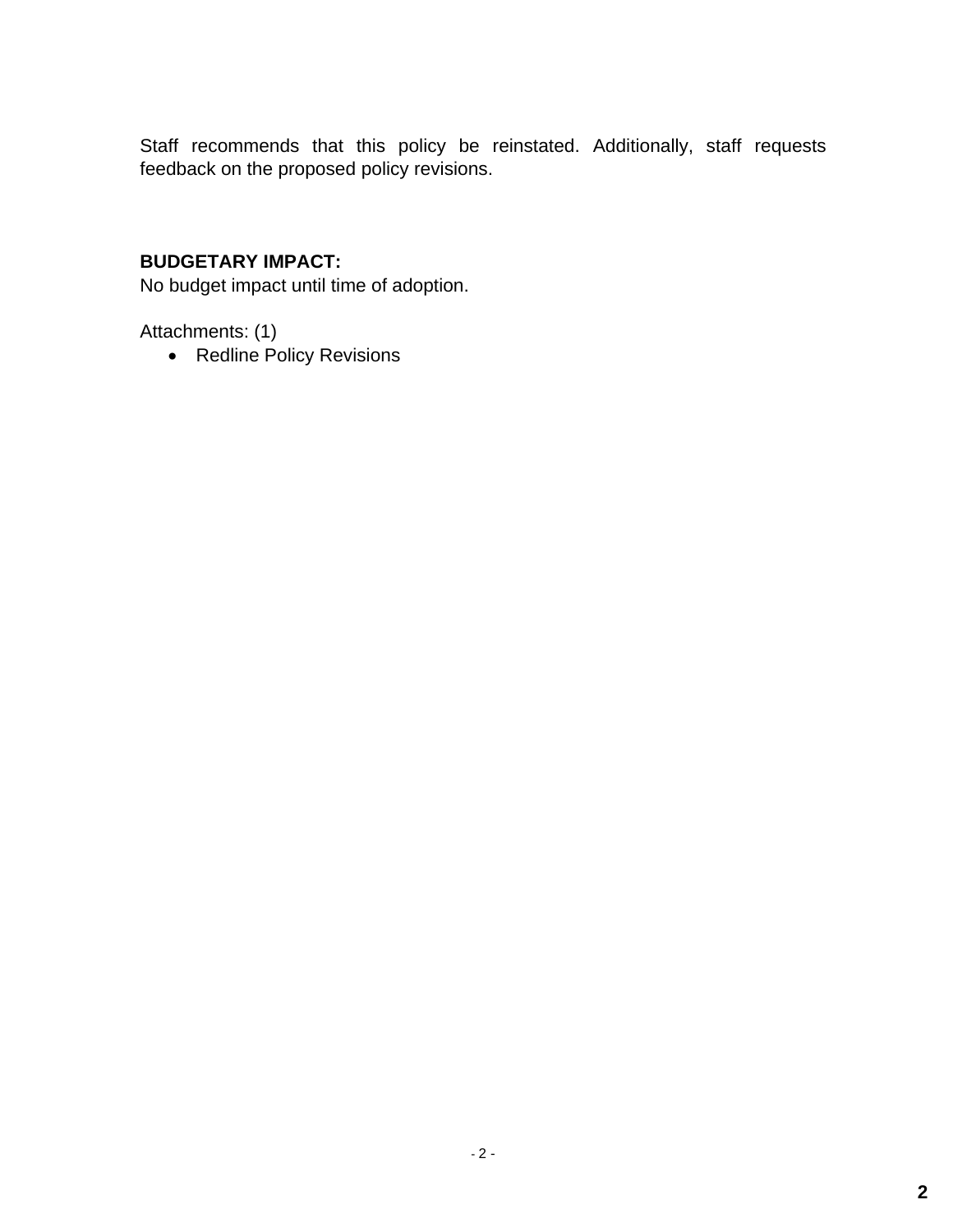## Nevada Irrigation District

#### POLICY MANUAL

#### **POLICY TITLE: Education POLICY NUMBER: 2174 – This policy is suspended until reserves are appropriately funded.**

The District encourages all employees to continue their education. To assist employees in this effort, the District may provide reimbursement of tuition expenses that allow employees to further their education and acquire additional skills in subject areas that are appropriate and advantageous to the mission of the District.

The purpose of education sponsored by the District is to provide for the necessary education of its employees that is appropriate and advantageous to the mission of the District.

- **2174.1** The Human Resources Manager shall be responsible for staff leadership and coordination efforts. Final authorization will be the responsibility of the District. The following guidelines will provide each Department Manager with standards for recommendations:
	- **2174.1.1** Tuition reimbursement may be made to active, full-time regular employees who have completed their probationary period and are in good standing. Employees are not eligible for the participation in the program if they are on a performance improvement plan (PIP) or on a leave of absence at the time of application or reimbursement. Employees eligible for veteran's educational benefits or other government plans are not eligible for benefits under this policy until benefits from other such plans are exhausted. Only regular employees in good standing will be considered for educational coursework.
	- **2174.1.2** Courses must be given by an accredited institution. The employee must have the approval of their Department Manager, the Human Resources Manager and the General Manager prior to enrollment. Approved courses will be reimbursed as follows:
		- a) Courses and/or degree programs that are directly related to an employee's current position will be paid at one hundred percent (100%).
		- b) Courses and/or degree programs that are not directly related to an employee's current position will be paid at fifty percent (50%).

All educational requests must outline in writing the following information:

Cost Location **Dates** Course description

**2174.1.3** Upon approval of a course and completion with a passing grade of C or better (Pass in the cases where only Pass/Fail is given) the employee will be reimbursed the cost of the tuition and other costs such as laboratory fees and assigned textbooks. Total tuition reimbursement shall not exceed two thousand dollars (\$2,000) in a fiscal year. No unpaid balances over the